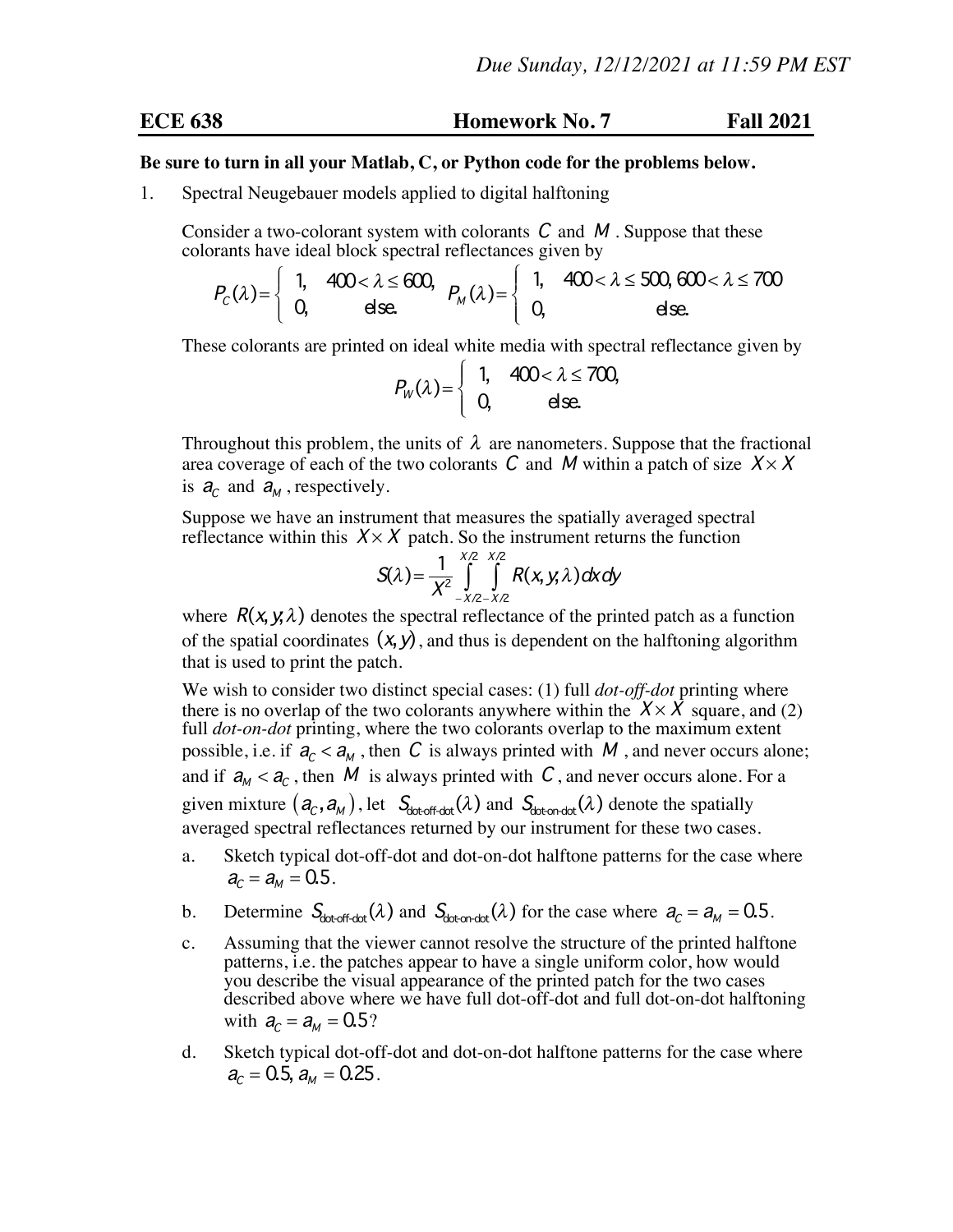- e. Determine  $S_{\text{dot-off-dot}}(\lambda)$  and  $S_{\text{dotondot}}(\lambda)$  for the case where  $a_c = 0.5$ ,  $a_M = 0.25$ .
- 2. A first-order stationary random signal  $X(t)$  obeys the following first-order probability density function:

$$
f_{\chi}(x) = \begin{cases} |x|, & |x| < 1 \\ 0, & \text{else} \end{cases}
$$

- a. Sketch  $f_X(x)$
- b. Design a two**-**output-level, minimum-mean-squared error, non-uniform quantizer  $Q(X)$  for  $X(t)$ . **Hint:** Be sure to exploit symmetry considerations as much as possible.
- c. Compute the ensemble-averaged, mean-squared error  $\phi = E\left\{[Q(X) X]^2\right\}$ that will result when this quantizer is used to quantize  $X(t)$ .
- 3. In class, we discussed quantization, which is important in many applications of imaging systems. Earlier, we also discussed sampling theory. The purpose of this problem is to use sampling theory to analyze the effect of quantization. For this problem, we will consider a uniform quantizer with step-size  $\Delta$ . Let X denote the input to the quantizer; and let  $Y$  denote the output. The quantization operation can be expressed as  $Y = Q(X) = k\Delta$ , where  $(k - \frac{1}{2})\Delta < X \le (k + \frac{1}{2})\Delta$ , and k is integervalued.

In class, we discussed the fact that the quantizer error  $D = Y - X$  can be approximated as a random variable that is uniformly distributed on the interval  $\left[-\frac{1}{2}\Delta, \frac{1}{2}\Delta\right)$ . Assume that X is a random variable with probability density function  $f_{x}(x)$ . The purpose of the first part of this problem is to find an exact expression for the probability density  $f_{\gamma}(y)$  of the quantizer output in terms of  $f_{\gamma}(x)$ . From the expression given in the preceding paragraph, it follows that

$$
f_Y(y) = \sum_{k=-\infty}^{\infty} p_k \delta(y - k\Delta),
$$

where

$$
p_k = \Pr\{Y = k\Delta\}
$$
  
= 
$$
\int_{(k-\frac{1}{2})\Delta}^{(k+\frac{1}{2})\Delta} f_X(x) dx
$$

Now, let us see how we can use sampling theory to obtain an alternate expression for  $f_{\gamma}(y)$  in terms of  $f_{\chi}(x)$ . Recall that we define the comb operator as

$$
\text{comb}_{\tau}[f(x)] = \sum_{k=-\infty}^{\infty} f(kT)\delta(x-kT).
$$

a. Show that the density function for the quantizer output  $Y$  may be expressed as  $f_{\mathcal{Y}}(\mathbf{y}) = \text{comb}_{\mathbf{y}} \left[ \mathbf{w}(\mathbf{x}) \ast f_{\mathbf{y}}(\mathbf{x}) \right],$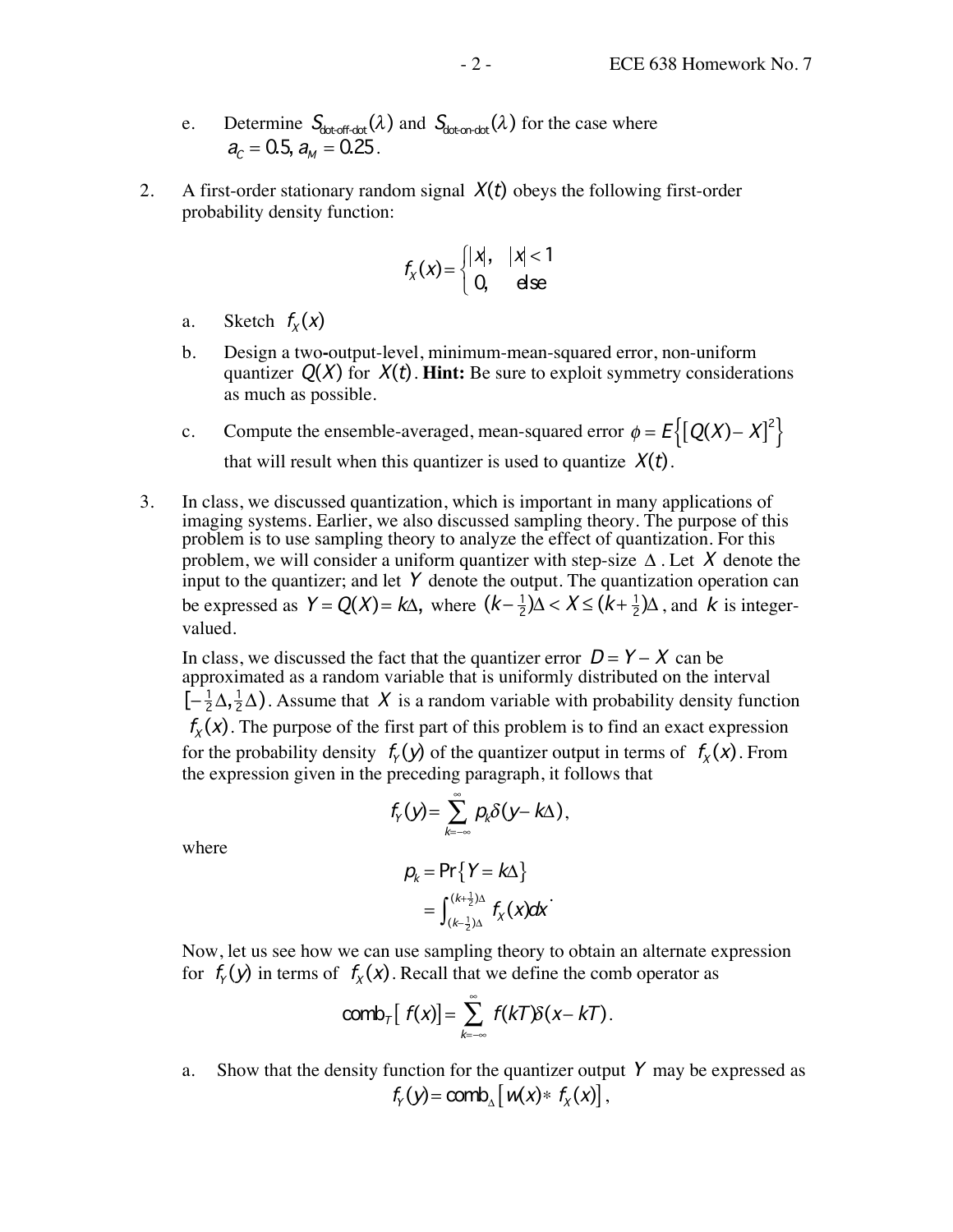where \* denotes convolution and  $W(x)$  is an appropriately chosen function.

b. Determine what is the function  $w(x)$ .

Let

$$
\varphi_{X}(u) = E\left\{e^{-j2\pi u X}\right\}
$$

denote the characteristic function for the random variable X, where  $E\{\cdot\}$ denotes statistical expectation and  $U$  is the frequency variable.

c. Show that the characteristic function for the output  $Y$  of the quantizer may be expressed in terms of the characteristic function of the input  $\hat{X}$ , as

$$
\varphi_Y(u) = \frac{1}{\Delta} \sum_{\ell=-\infty}^{\infty} W(u - \frac{\ell}{\Delta}) \varphi_X(u - \frac{\ell}{\Delta})
$$

4. Consider a bichromatic (duotone) image with histogram shown below



Assume that the histogram has constant value within the shaded area.

- a. Find the first four splits and determine the output colors for the following two methods of color image quantization:
	- i. median cut
	- ii. binary splitting
- b. Consider the application of SSQ to the above figure.
	- i. Suppose that we split the R axis first, and quantize it into 4 levels. Determine the optimal cell boundaries. You may use a built-in function for Lloyd-Max quantization to solve this part of the problem. But be sure to indicate what function you are using.
	- ii. Now suppose that we further split the leftmost column into 3 levels along the G axis. Determine the optimal cell boundaries and the output colors for this column. You may again use the built-in function for Lloyd-Max quantization to solve this part of the problem.
- 5. Uniform scalar quantization vs. vector quantization